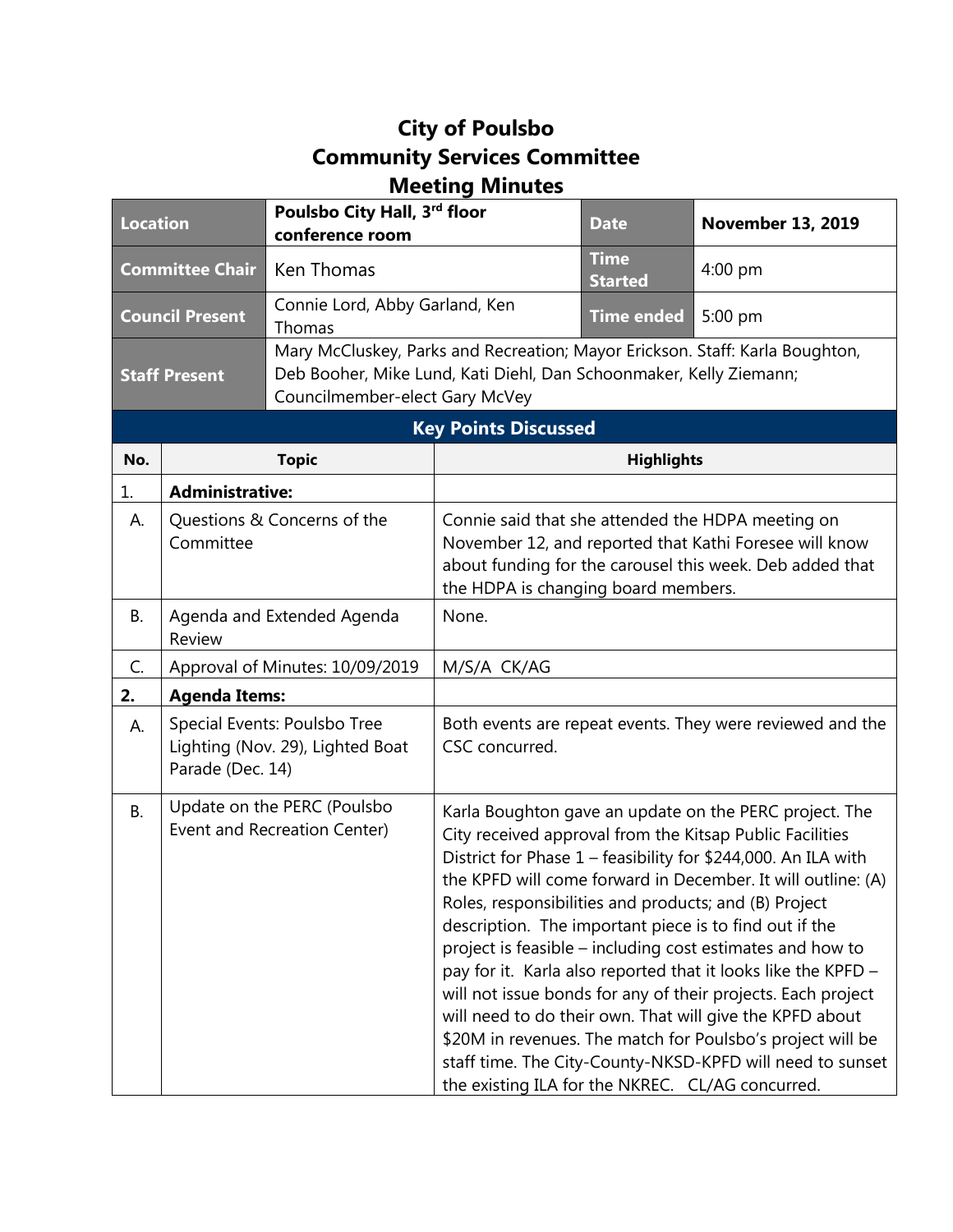| C. | Special Events (fees) | -Kati reported that the City had a 2018 audit by WCIA on<br>Special Events and procedures. They deemed that Poulsbo                                                                                                                                                                                                                                                                                                                                                                                                         |
|----|-----------------------|-----------------------------------------------------------------------------------------------------------------------------------------------------------------------------------------------------------------------------------------------------------------------------------------------------------------------------------------------------------------------------------------------------------------------------------------------------------------------------------------------------------------------------|
|    |                       | needed an updated ordinance. While staff has put<br>together a new handbook and draft ordinance for special<br>events, today's discussion is about updating fees. The fee                                                                                                                                                                                                                                                                                                                                                   |
|    |                       | is currently \$25, and staff is recommending an increase to<br>\$75 if the form is submitted 90 + days in advance. There<br>would also be the option of an expedited application for                                                                                                                                                                                                                                                                                                                                        |
|    |                       | an additional \$50 if it is less than 90 but more than 45<br>days. No applications would be accepted if less than 90<br>days (with a road closure) or 45 days (without a road<br>closure).                                                                                                                                                                                                                                                                                                                                  |
|    |                       | -A second question is whether the City is ready to begin<br>charging organizations for additional public services<br>during events for police and public works. Mike Lund<br>reviewed the extra time/costs for Viking Fest and 3rd of<br>July, which reached \$8700 in 2019. These extra costs are<br>charged to Parks overtime. Deb added that the City's<br>Special Event application allows for charging for overtime;<br>but the City has not enforced that in the past. All agreed<br>that staff needs a clear policy. |
|    |                       | -Connie asked if these fees could be included in the<br>Lodging tax grant applications. Mary said that they could<br>but that we would need to make the policy clear before                                                                                                                                                                                                                                                                                                                                                 |
|    |                       | the next application round. These new fees should be<br>charged to ALL events - not just to the largest ones.                                                                                                                                                                                                                                                                                                                                                                                                               |
|    |                       | -Chief Dan said that the Police Dept spends \$22,000                                                                                                                                                                                                                                                                                                                                                                                                                                                                        |
|    |                       | annually in overtime for special events. That is a fraction of<br>the cost due to mutual aid from KC, Bremerton,                                                                                                                                                                                                                                                                                                                                                                                                            |
|    |                       | Bainbridge. This issue has been discussed in the past, but<br>without a resolution. Ken said that he would like to discuss                                                                                                                                                                                                                                                                                                                                                                                                  |
|    |                       | this issue with the full Council before the entire ordinance                                                                                                                                                                                                                                                                                                                                                                                                                                                                |
|    |                       | is presented. This is a new way of thinking for the Council.<br>Gary asked if the additional sales tax earned during these                                                                                                                                                                                                                                                                                                                                                                                                  |
|    |                       | events compensate for the extra city time? It is difficult to                                                                                                                                                                                                                                                                                                                                                                                                                                                               |
|    |                       | equate a specific sales tax number. Dan also commented                                                                                                                                                                                                                                                                                                                                                                                                                                                                      |
|    |                       | that organizations could hire/pay for their own traffic                                                                                                                                                                                                                                                                                                                                                                                                                                                                     |
|    |                       | control to help keep costs down. A general comment                                                                                                                                                                                                                                                                                                                                                                                                                                                                          |
|    |                       | made by CSC members was $-$ "have the big festivals<br>outgrown Poulsbo?" CSC recommended the increase in                                                                                                                                                                                                                                                                                                                                                                                                                   |
|    |                       | application fees from \$25 to \$75; with an expedited fee of                                                                                                                                                                                                                                                                                                                                                                                                                                                                |
|    |                       | \$50 for less that 90 but more than 45 days. (CL/AG).                                                                                                                                                                                                                                                                                                                                                                                                                                                                       |